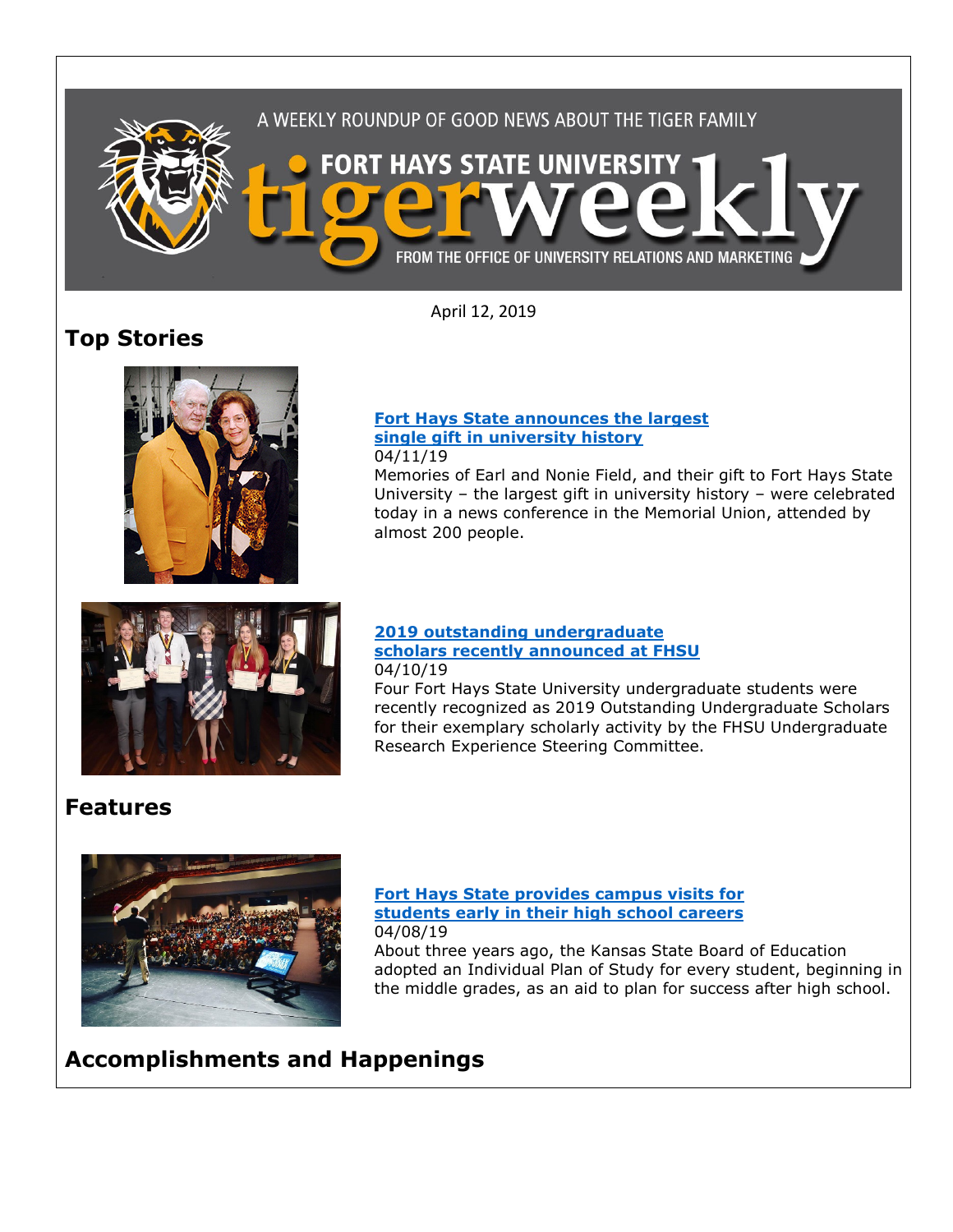

## **[Local students among VIP Student](https://www.fhsu.edu/news/2019/04/local-students-among-vip-student-ambassadors-named-at-fort-hays-state)  [Ambassadors named at Fort Hays State](https://www.fhsu.edu/news/2019/04/local-students-among-vip-student-ambassadors-named-at-fort-hays-state)** 04/08/19

Local students are among the 25 who will serve as VIP Student Ambassadors for the 2019-2020 academic school year at Fort Hays State University.



### **[Teacher Education faculty present](https://www.fhsu.edu/news/2019/04/teacher-education-faculty-present-at-national-accreditation-conference)  [at national accreditation conference](https://www.fhsu.edu/news/2019/04/teacher-education-faculty-present-at-national-accreditation-conference)** 04/08/19

Dr. Chris Jochum, chair of the Department of Teacher Education at Fort Hays State University, Dr. Valerie Zelenka, associate professor of teacher education, and Shawn Henderson, director of field experiences, recently presented at the spring Council for the Accreditation of Educator Preparation conference in Denver.



### **[Professor published in peer-reviewed](https://www.fhsu.edu/news/2019/04/fort-hays-state-professor-published-in-peer-reviewed-interdisciplinary-journal)  [interdisciplinary journal](https://www.fhsu.edu/news/2019/04/fort-hays-state-professor-published-in-peer-reviewed-interdisciplinary-journal)** 04/10/19

Dr. Christopher Olds, assistant professor in the department of political science at Fort Hays State, was published in Research in Social Change.



**[Trent Rose joins staff of FHSU Alumni](https://www.fhsu.edu/news/2019/04/trent-rose-joins-staff-of-fhsu-alumni-association-as-communications-coordinator)  [Association as communications coordinator](https://www.fhsu.edu/news/2019/04/trent-rose-joins-staff-of-fhsu-alumni-association-as-communications-coordinator)** 04/10/19

The Fort Hays State University Alumni Association has welcomed Trent Rose to its staff as the communications coordinator.



**[Management Development Center](https://www.fhsu.edu/news/2019/04/fhsu-management-development-center-to-offer-2-public-workshops-in-may)  [to offer 2 public workshops in May](https://www.fhsu.edu/news/2019/04/fhsu-management-development-center-to-offer-2-public-workshops-in-may)** 04/10/19

Two workshops, one on managing conflict and one on design, will be offered by the Management Development Center at Fort Hays State University in May.